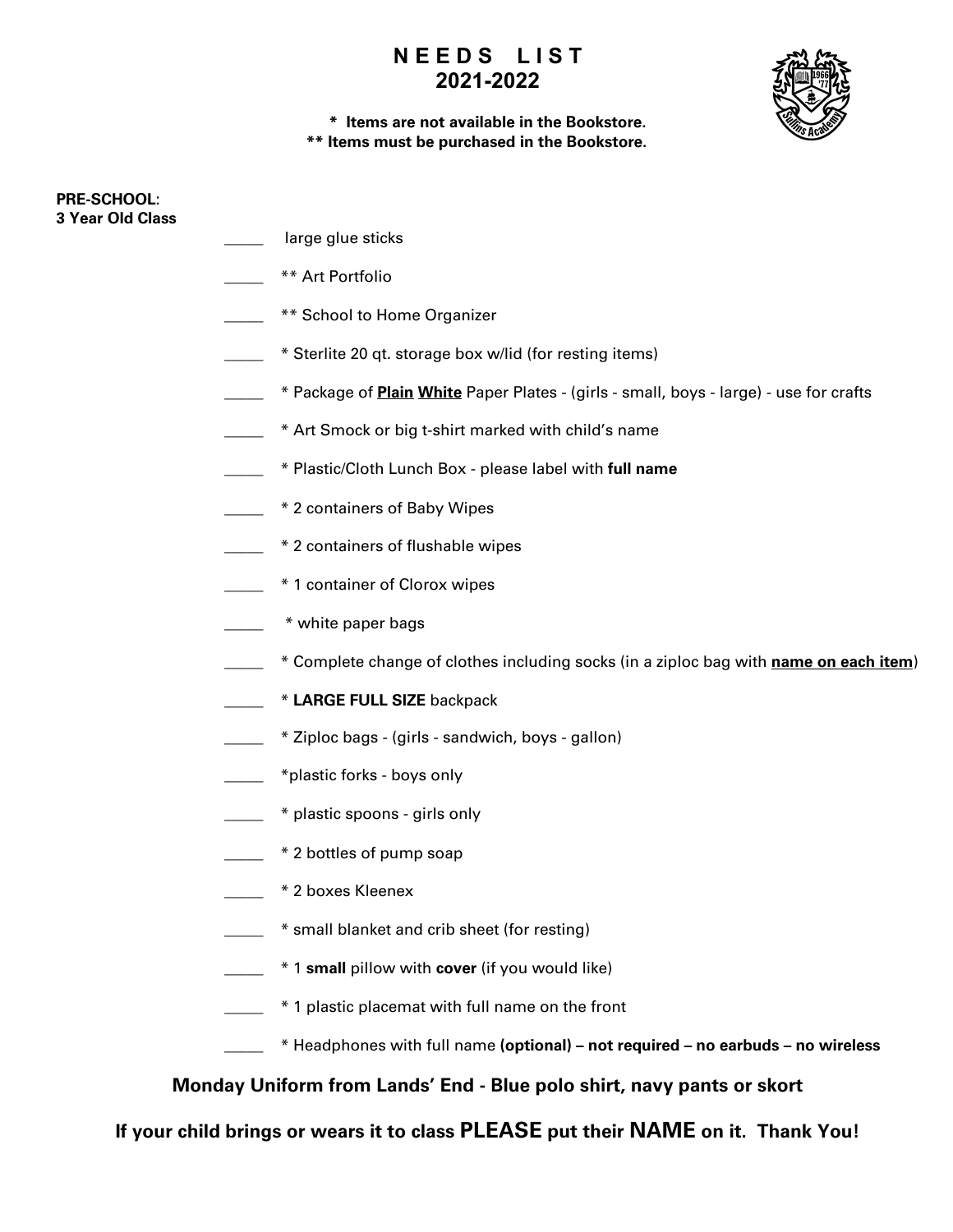

#### **\* Items are not available in the Bookstore. \* \* Items must be purchased in the Bookstore.**

#### **Jr. Kindergarten:**

- \*\* resting mat
- \_\_\_\_\_ \*\* Art Portfolio
- \_\_\_\_\_ \*\* Pencil Box (includes: scissors (pointed), 3 boxes of 8 ct. crayons, 1 pack of 8 ct. basic fine tip washable markers, 3 glue sticks)
- $\equiv$  \* Sterlite 20 qt. storage box w/lid (for resting items)
- \_\_\_\_\_ \* Dry Erase Markers (small pack-fine tip)
- \_\_\_\_\_ \* Lunch Box
- \_\_\_\_\_ **\*** 2 containers of flushable wipes
- **\_\_\_\_\_ \*** 2 containers Clorox Wipes
- \_\_\_\_\_ \*1 container of baby wipes
- **\_\_\_\_\_ \*** Full size backpack
- **EXEC 10** \* Blanket or towel (for resting), (pillow optional)
- **\_\_\_\_\_ \*** Change of clothes (in a ziploc bag with name on each item)
- **\_\_\_\_\_ \*** Paint shirt
- **\_\_\_\_\_ \*** Ziploc bags (Boys Quart, Girls Gallon)
- \_\_\_\_\_ \* Plastic silverware (Boys Spoons, Girls Forks)
- **\_\_\_\_\_** \* 2 boxes of Kleenex
- \_\_\_\_\_ \* Headphones **(optional) – not required – no earbuds – no wireless**

### **Monday Uniform from Lands' End - Blue polo shirt, navy pants or skort**

## **Please DO NOT label any items. The teacher will label them**.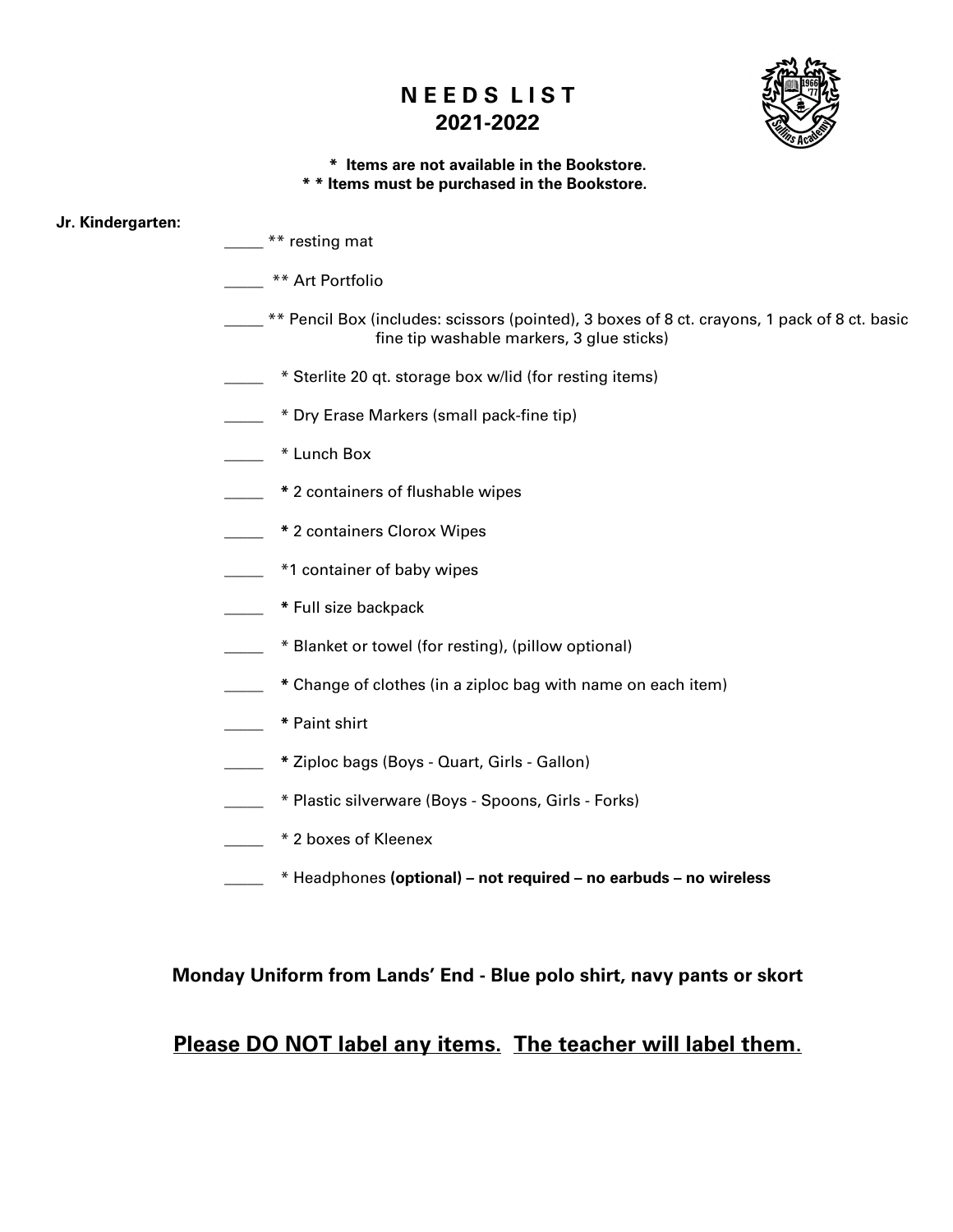**\* Items are not available in the Bookstore.**

**\*\* So that all children will have the same, the teacher requests that these** 

**items be purchased in the Sullins Bookstore.**

### **KINDERGARTEN**:

- \_\_\_\_\_ 3 drawing pads
- \_\_\_\_\_ 1 plastic pocket folder (blue)
- \*\*Art Portfolio (You may reuse the one from Jr. Kindergarten)
- \_\_\_\_\_ \*\* Crayola Paint Brush Set (Art)
- \_\_\_\_ \*\*School Smart Wirebound Sketchbook (Art)
- \_\_\_\_\_ \*\*2 sewn-in marble composition books
- **EXEC AT ADIOR 10 TEN 10 TEN 10 TEN 10 TEN 10 TEN 10 TEN 10 TEN 10 TEN 10 TEN 10 TEN 10 TEN 10 TEN 10 TEN 10 TE**
- \_\_\_\_\_ \*\*Pencil Box (includes: 2 boxes of 24 count Crayola crayons, Fiskar scissors, 3 glue sticks, 1 pack of mechanical pencils)
- \_\_\_\_\_ \*\*Folding resting mat (You may reuse the one from Jr. K if purchased from the Bookstore)
- **1** \* 1 plastic 3x5 index card holder box
- \_\_\_\_\_ \* Index cards **3x5 white blank heavyweight** (100 count)
- <sup>\*</sup> 1 package of assorted color highlighters
- <sup>\*</sup> 1 pack Expo markers (black or multi color) chisel tip
- \_\_\_\_\_ \* Complete change of clothes in a ziploc bag labeled with name
- \_\_\_\_\_ \* Beach towel to use during rest time-labeled with name (no sleeping bags or pillows)
- \_\_\_\_\_ \* Plastic/Cloth Lunch Box labeled with name
- **Large** backpack labeled with name
- \_\_\_\_\_ \* Over-size t-shirt (Art) labeled with name
- $\frac{1}{2}$  \* 2 Large boxes of tissue
	- \_\_\_\_\_ \* 1 box of Ziploc bags (gallon, sandwich, or snack size)
- \_\_\_\_\_ \* 1 Hand Sanitizer
- $\frac{1}{2}$  \* 2 containers of Clorox wipes
- <sup>\*</sup> 1 can of Lysol Disinfectant spray
- \_\_\_\_\_ \* Headphones for Technology **(optional) - no earbuds - no wireless**
- **~ Daily uniform shirts must be ordered through Lands' End. See school dress code for further information. Please do not label general classroom supplies (tissues, highlighters, sanitizer, etc.) These stay in classroom.**

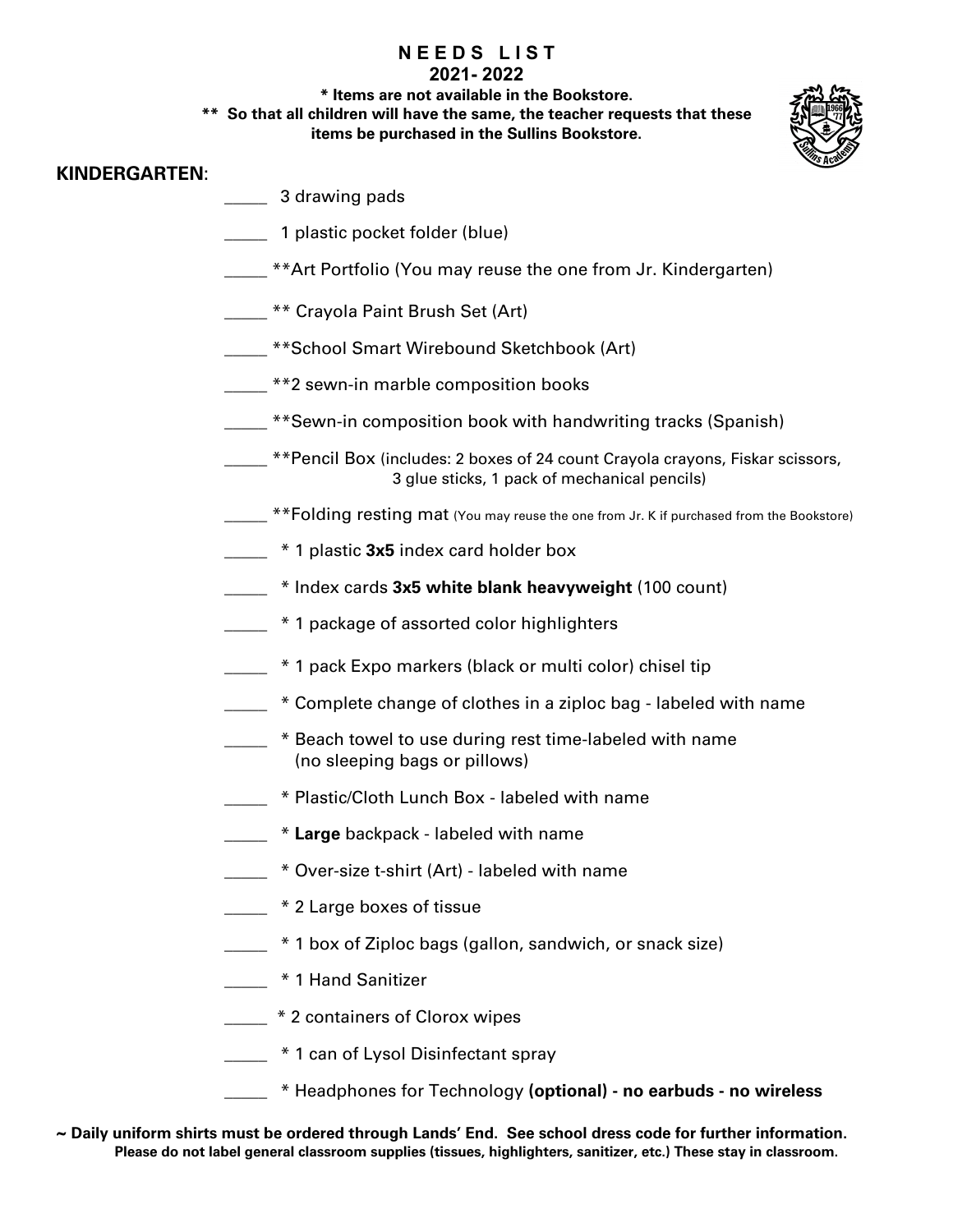

- \* Items are not available in the Sullins Bookstore.
- \*\* Items must be purchased in the Sullins Bookstore

### **FIRST GRADE:**

- \_\_\_\_\_ 24 count crayons (1 box)
- **EXALGE FISKAL SCISSORS (pointed tip)**
- \_\_\_\_\_ (1) big flat eraser
- 1 box of markers 8, 10 or 12 ct.
- **\_\_\_\_\_** 4 large glue sticks
- \_\_\_\_\_ 1 pack #2 pencils (12 ct) (wooden pencils non-decorative)
- **PLAIN** Plastic Folders w/pockets and prongs green, blue, and red
- \*\* 2 Sewn-in composition notebooks with handwriting tracks (Spanish and Language)
- \_\_\_\_ \*\* 2 Story Tablets
- \_\_\_\_\_ \*\* Art Portfolio
- \*\* Sterlite latch box
- \_\_\_\_\_ \*\* Crayola Paint Brush Set (Art)
- \_\_\_\_\_ \*\* School Smart Wirebound Sketchbook (Art)
- $\frac{1}{2}$  \* (1) 3-ring binder 1 1/2" white with clear cover
- \_\_\_\_\_ \*4 thin tipped dry erase markers, black only
- $\frac{1}{2}$  \* 1 package of sheet protectors (25 ct)
- \_\_\_\_\_ \* 2 Boxes of tissue
- **Example 2** \* Ziploc bags gallon size
- **Large t-shirt for art**
- **12 2 containers of Clorox wipes**
- \_\_\_\_\_ \* Headphones **(no earbuds - no wireless)**

# **PLEASE LABEL ALL ITEMS**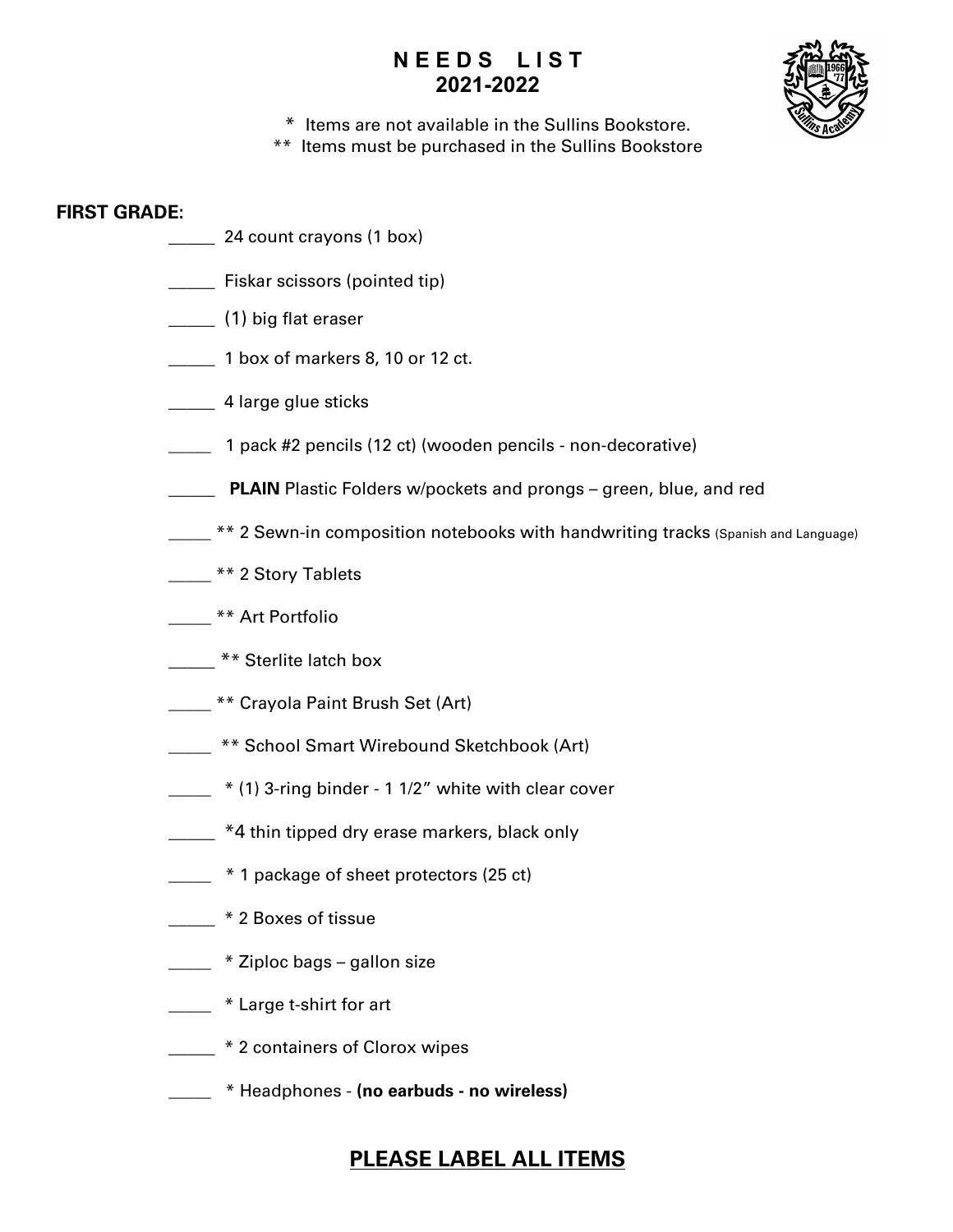

\* Items are not available in the Sullins Bookstore. \*\* Items must be purchased in the Sullins Bookstore

#### **SECOND GRADE:**

- \_\_\_\_\_ Fiskar scissors
- \_\_\_\_\_ 24 ct. crayons
- 4 marble sewn-in composition books (1 for Spanish)
- 2 yellow highlighters
- \_\_\_\_\_ 2 dozen pencils regular only
- **EXALGE 10 Broad line Crayola markers (10 ct or 12 ct)**
- 12" Ruler with centimeters and inches
- 6 large glue sticks (may need more later)
	- 1 red poly pocket folder without prongs
- \*\* 1 Drawing tablet
- \_\_\_\_\_ \*\*Writing Journal Grades 2-3 (Zaner-Bloser)
- \_\_\_\_\_ \*\*Art Portfolio
- \_\_\_\_\_ \*\*Crayola Paint Brush Set (Art)
- \_\_\_\_\_ \*\*Sterilite Latch Box
- \_\_\_\_\_ \*\*Assignment Notebook (Given in class billed to family account)
- \_\_\_\_\_ \*\*1 sewn-in marble notebook w/handwriting tracks
- \_\_\_\_\_ \*\*School Smart Wirebound Sketchbook (Art)
- **12 dry erase markers Fine Tip**
- \_\_\_\_\_ \*Plastic shoe box with lid
- $\frac{1}{2}$  \*2 containers of Clorox wipes
- \_\_\_\_\_ \*2 large boxes of tissues
- \_\_\_\_\_ \*Headphones (**Optional) - not required (no earbuds, no wireless)**
- \*Art shirt (any t-shirt, shirt, etc.)

## **PLEASE LABEL ALL ITEMS AT HOME - THANK YOU**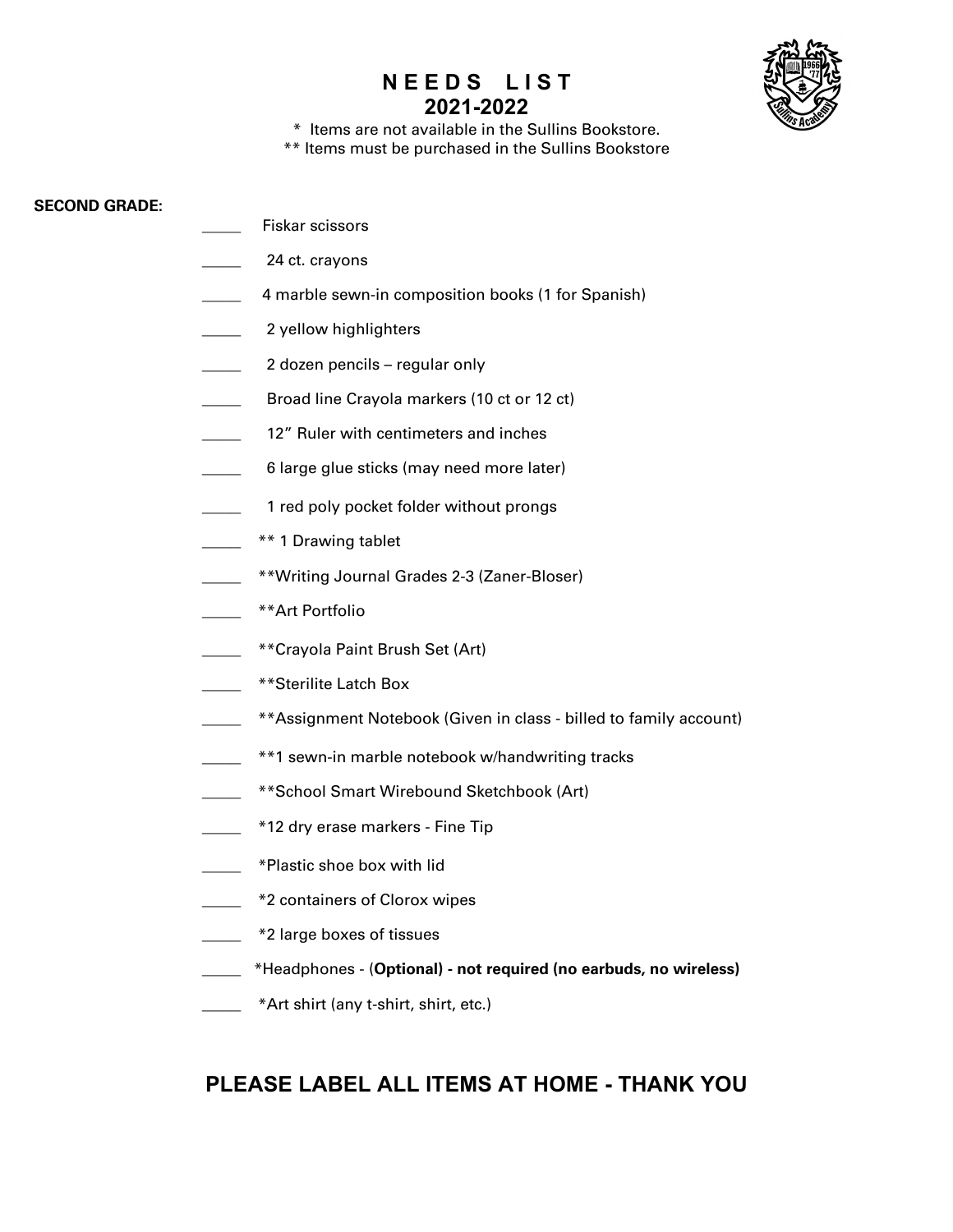

\* Items are not available in the Sullins Bookstore. \*\*Items must be purchased in the Sullins Bookstore.

#### **THIRD GRADE:**

- 3 jumbo glue sticks (Elmers)
- 1 pair of Fiskar scissors sharp point
- \_\_\_\_\_ 2 dozen mechanical pencils (BIC)
- \_\_\_\_\_ 2 pink pearl erasers
- poly pocket folder (no prongs)
- 12" ruler
- 1 pack wide ruled notebook paper
- 1 box colored pencils (12 count)
- \_\_\_\_\_ 2 highlighters
- 2 Sewn-in composition books (one is for Spanish)
- \*\* Assignment notebook (Given in class billed to family account)
- \*\* School Smart Wirebound Sketchbook (Art)
- \_\_\_\_\_ \*\* 1 clip board
- \_\_\_\_\_ \*\* Art Portfolio
- \*\* 1 Sterilite box
- \_\_\_\_\_ \*\* Crayola Paint Brush Set (Art)
- \_\_\_\_\_ \* Dry-Erase markers (chisel-tip) for small personal boards (4 pack) Expo
- \_\_\_\_\_ \* 1 box of crayons (64 count) (Crayola preferred)
- $*$  (1) 1" 3 ring binder
- \_\_\_\_\_ \* Divider tabs (5 in a pack)
- \_\_\_\_\_ \* 2 containers of Clorox Wipes
- \* art shirt label visibly with name
- \_\_\_\_\_ \* zipper sandwich bags (last name a-m)
- \_\_\_\_\_ \* zipper gallon bags (last name n-z)
- \_\_\_\_\_ \* reusable water bottle
- \_\_\_\_\_ \* Headphones need for the classroom**- (no earbuds, no wireless)**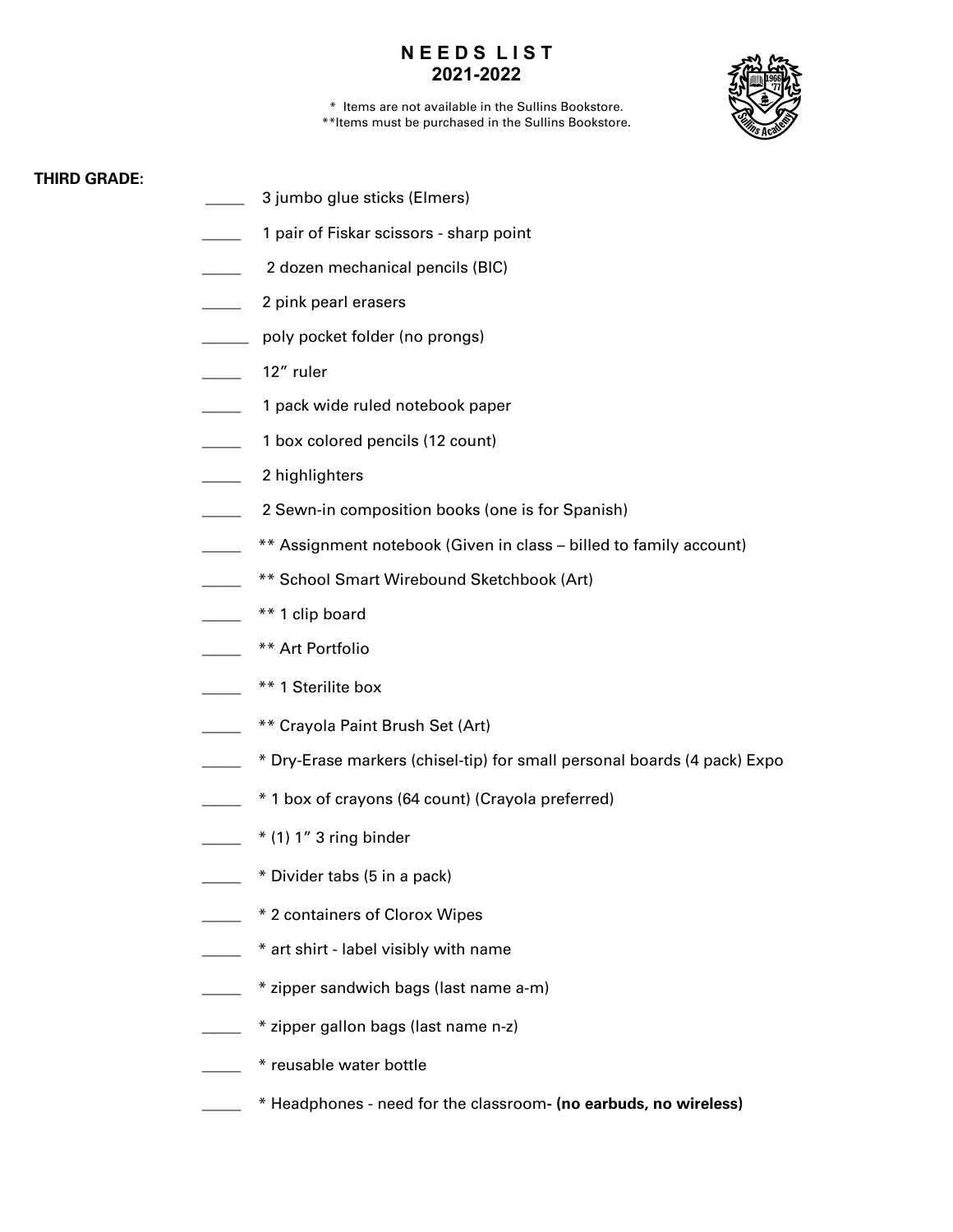

\* Items are not available in the Sullins Bookstore.

\*\* Items must be purchased in the Sullins Bookstore.

#### **4th Grade**: **LABEL ALL ITEMS**

- \_\_\_\_\_ 2 dozen #2 pencils (Ex: Ticonderoga, Mirando, Black Warrior) no mechanical
- **EXECUTE:** Personal Pencil Sharpener with shavings holder
- \_\_\_\_\_ 1 pack of colored pencils
- \_\_\_\_\_ 3 highlighters (different colors)
- \_\_\_\_\_ crayons
- **EXECT:** Sewn-in composition notebook (Spanish)
- \_\_\_\_\_ 1 pair of pointed scissors (labeled with student's name)
- **2008** 3 large glue sticks
- \_\_\_\_\_ 1 pack of wide ruled paper
- **\_\_\_\_<sup>\*\*</sup>1** Sterlite box
- **Example 3 \*\* Art Portfolio**
- **\_\_\_\_\_ \*\* Crayola Paint Brush Set (Art)**
- \_\_\_\_\_ \*\*School Smart Wirebound Sketchbook (Art)
- **EXECUTE:** \*\* Assignment Notebook (Given in class billed to family account)
- **EXECUTE:** \*2 containers of Clorox wipes
- \_\_\_\_\_ \*Gym Shirt (order from Lands' End)
- \_\_\_\_\_ \*Gym Shorts (order from Lands' End)
- $*(1)$  3" binder with clear front sleeve
- \_\_\_\_\_ \*Tab dividers (6 count)
- \_\_\_\_\_ \*Dry Erase markers Pack of 2 (Black)
- **12 Theory of the 2 Y 2 Large boxes of tissues**
- \_\_\_\_\_ \*Ziploc Bags (Boys gallon size) (Girls quart size)
- \_\_\_\_\_ \*Bottle of Hand Sanitizer
- \_\_\_\_\_ \*Headphones **no earbuds - no wireless**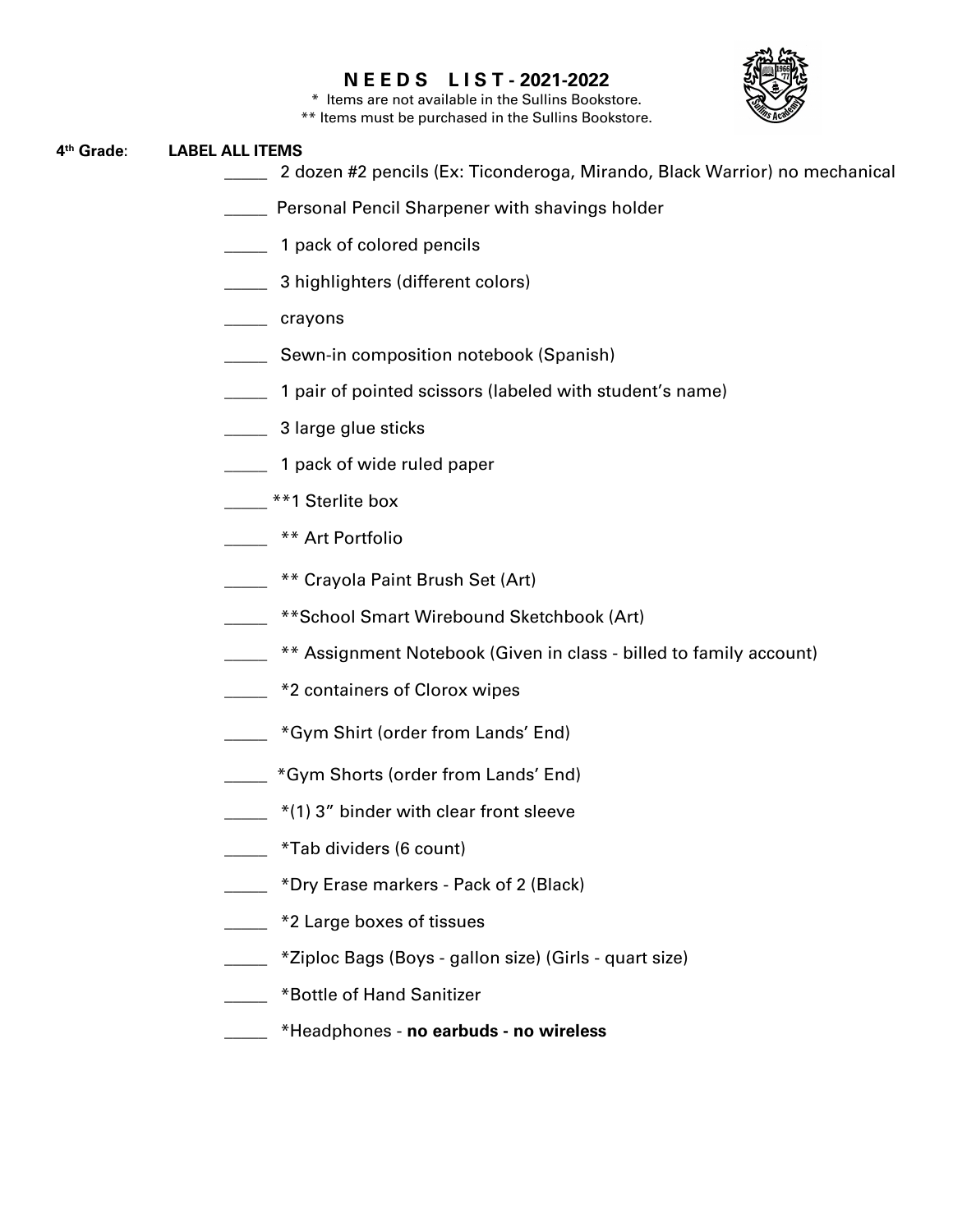

\* Items are not available in the Sullins Bookstore. \*\* Items must be purchased in the Sullins Bookstore.

## **5th Grade**:

- 2 dozen #2 pencils (Ex: Ticonderoga, Mirando, Black Warrior)
- 1 sewn-in notebook (Spanish)
- **1** pack of colored pencils
- \_\_\_\_\_ 2 highlighters (any color)
- **1 pack of markers**
- \_\_\_\_\_ 1 pair of pointed scissors (labeled with student's name)
- \_\_\_\_\_ 1 pack of lined loose leaf paper (wide ruled)
- **2008** 3 large glue sticks
- \_\_\_\_\_ \*\* Art Portfolio
- **EXECTA FRANCE ARTLE 15 THE FILM SET (Art)**
- **Example 3** \*\* School Smart Wirebound Sketchbook (Art)
- **EXECU ASSESS** \*\* Assignment Notebook (Given in class billed to family account)
- **EXECUTE:** \*Gym Shirt (order from Lands' End)
- \_\_\_\_\_ \*Gym Shorts (order from Lands' End)
- **1** \*1 sewn-in composition book with plastic cover
- **120.5** \*3 container of Clorox wipes
- \_\_\_\_\_ \*Trapper Keeper for all subjects
- <sup>\*</sup>1 pack Astrobright paper (Science)
- **1.** \*1 Large pencil box or large zippered pouch
- $\frac{1}{2}$  \* 3 Large boxes of tissues
- **Example 2** \*Ziploc Bags (gallon size)
- \_\_\_\_\_ \* Headphones/earbuds (Spanish)

## **PLEASE LABEL ALL ITEMS**